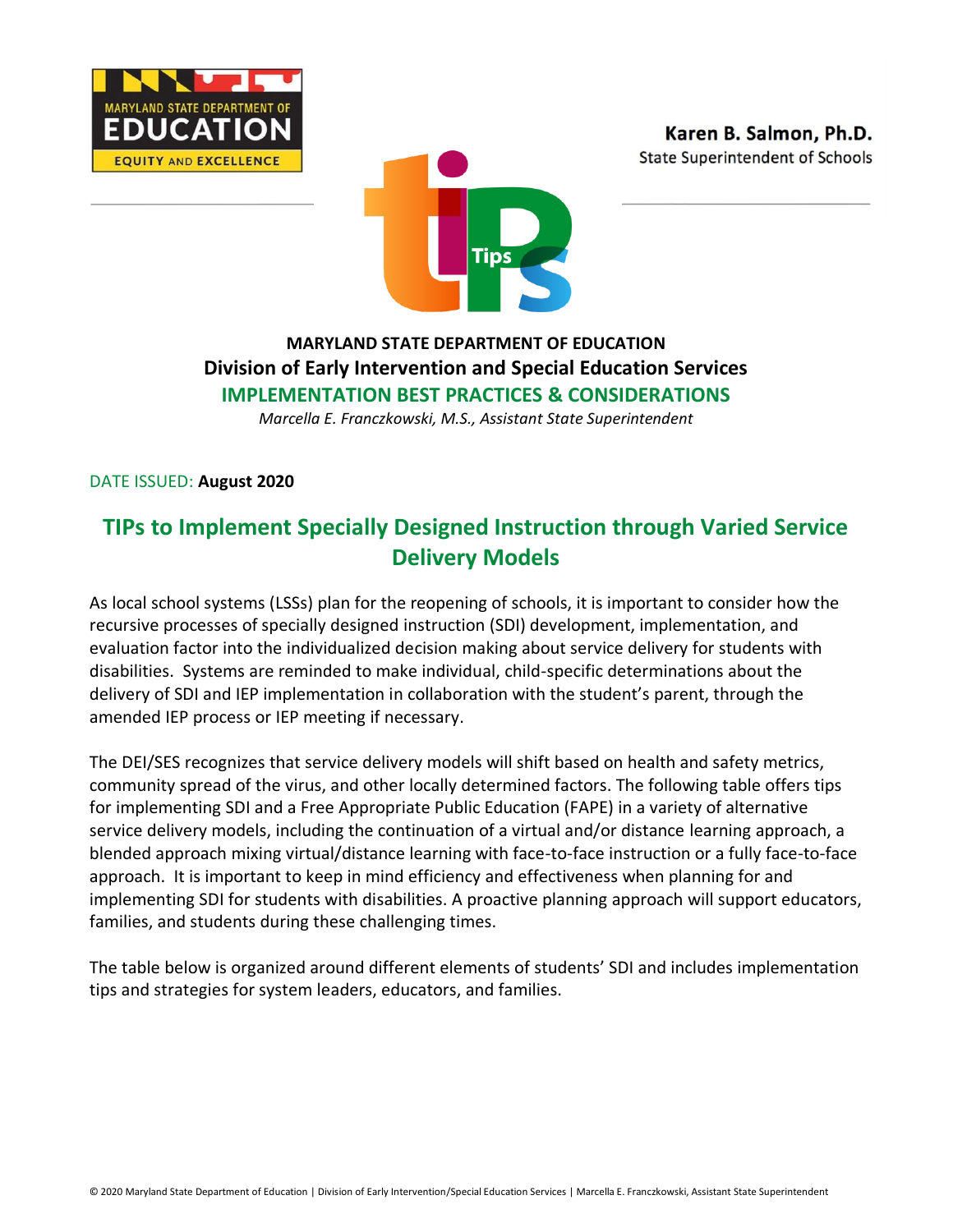#### **Maryland State Department of Education**

**Division of Early Intervention and Special Education Services** *TIPs to Implement Specially Designed Instruction through Varied Service Delivery Models*

| <b>IEP Goals and</b><br><b>Objectives</b>                           | Plan ahead to embed opportunities in daily/weekly schedules to address<br>IEP goals and objectives adhere to these times dedicated to addressing IEP<br>goals and objectives and progress monitoring (this is especially true for IEP<br>goal and objective skills that are not naturally occurring in the grade-level<br>curriculum).<br>Determine how instruction and practice on social/emotional and<br>$\bullet$<br>behavioral goals will be provided. Consider additional opportunities that<br>may need to be facilitated in a virtual environment to practice these skills,<br>such as virtual recess, lunch bunches, etc.<br>Consider how exit tickets or questions of the day used in synchronous<br>$\bullet$<br>opportunities can be individualized as a "built-in" data collection tool on<br>IEP goals and objectives.<br>If a hybrid model is in place, consider ways to address IEP goals during<br>$\bullet$<br>face-to-face instruction with additional practice opportunities during<br>distance learning activities, if needed.<br>Utilize support staff (paraeducators, instructional assistants) to progress-<br>$\bullet$<br>monitor IEP goals and document them on pre-loaded data collection<br>sheets.<br>Test the use of different accommodations across environments and make<br>the adjustments based on the context and student response/family input.<br>Pre-load social stories at the beginning of synchronous learning<br>$\bullet$<br>opportunities that would serve as a prompt traditionally provided in<br>person during face-to-face instruction. |
|---------------------------------------------------------------------|------------------------------------------------------------------------------------------------------------------------------------------------------------------------------------------------------------------------------------------------------------------------------------------------------------------------------------------------------------------------------------------------------------------------------------------------------------------------------------------------------------------------------------------------------------------------------------------------------------------------------------------------------------------------------------------------------------------------------------------------------------------------------------------------------------------------------------------------------------------------------------------------------------------------------------------------------------------------------------------------------------------------------------------------------------------------------------------------------------------------------------------------------------------------------------------------------------------------------------------------------------------------------------------------------------------------------------------------------------------------------------------------------------------------------------------------------------------------------------------------------------------------------------------------------------------------------------------|
| <b>Accommodations</b><br>and<br><b>Supplementary</b><br><b>Aids</b> | Obtain information from families about what may exist in the home and<br>$\bullet$<br>serve the same purpose as a specific support in the school environment<br>(i.e., Can LEGOs be used instead of manipulatives? Can assignments be<br>pre-loaded and sent to the student in advance to use a tablet or phone to<br>read aloud?)<br>Create videos modeling the use of accommodations and supplementary<br>aids for families.<br>Plan ahead as school operations change, and explicitly teach students how<br>$\bullet$<br>to use strategies in different environments.<br>Ensure that all needed accommodations and supports are provided<br>$\bullet$<br>outside of ELA and Math (don't forget related arts, science, health, etc.)                                                                                                                                                                                                                                                                                                                                                                                                                                                                                                                                                                                                                                                                                                                                                                                                                                                   |
| <b>Accessibility and</b><br><b>Assistive</b><br><b>Technology</b>   | Ensure the assistive technology tools used by students are compatible<br>$\bullet$<br>with learning platforms, apps, and other tools that will be used to deliver<br>learning.<br>Provide guidance on the selection and creation of documents and other<br>$\bullet$<br>learning tools that are compatible with screen readers, refreshable braille,<br>speech to text software, and other tools.<br>Ensure captioning of videos and remember to include related arts,<br>٠<br>elective, CTE, and other teachers in this guidance/training.                                                                                                                                                                                                                                                                                                                                                                                                                                                                                                                                                                                                                                                                                                                                                                                                                                                                                                                                                                                                                                              |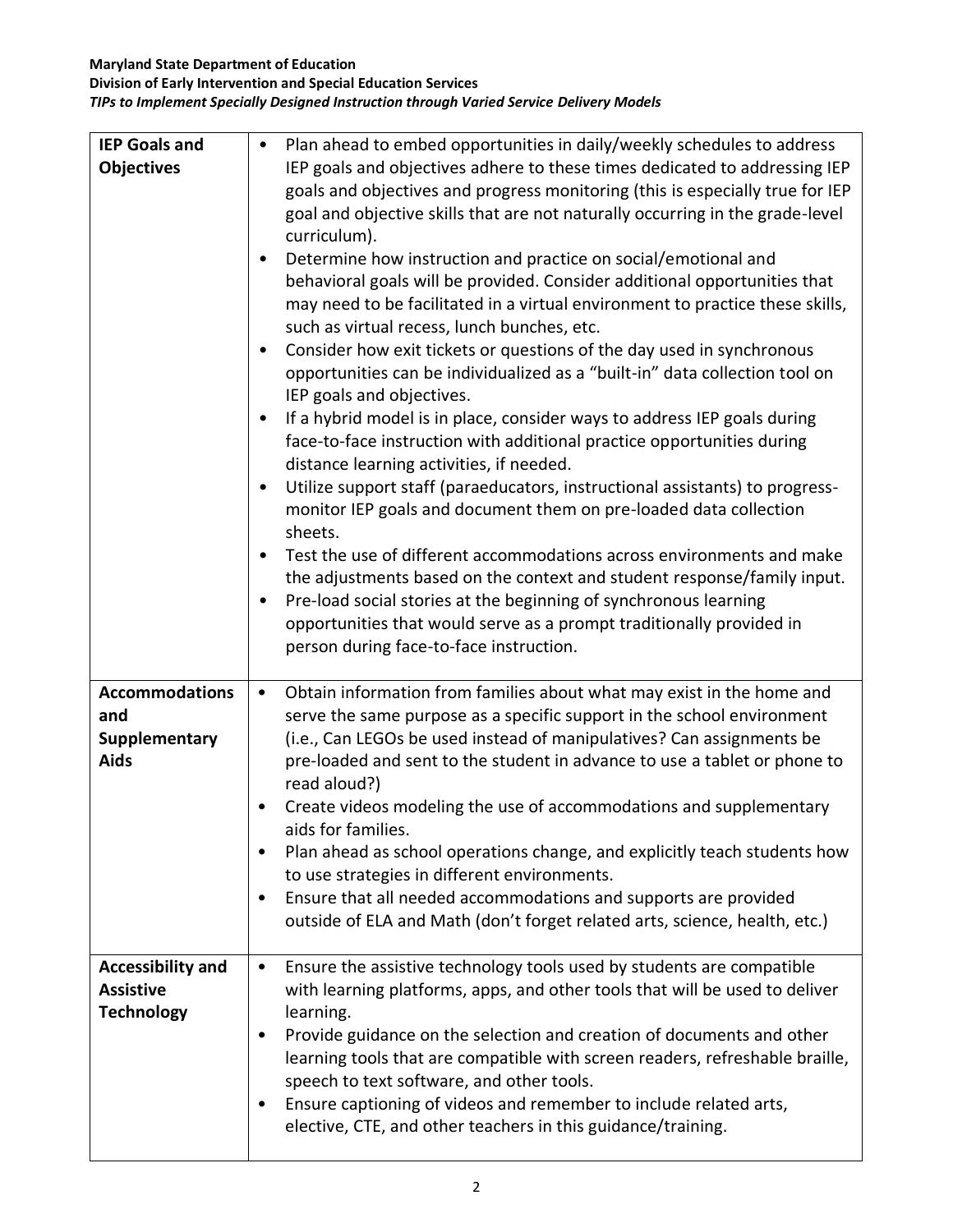#### **Maryland State Department of Education**

#### **Division of Early Intervention and Special Education Services** *TIPs to Implement Specially Designed Instruction through Varied Service Delivery Models*

| <b>Behavioral</b><br><b>Supports</b>                        | Plan ahead to alternate preferred and non-preferred activities, to increase<br>$\bullet$<br>engagement and build stamina for participation in distance learning<br>activities.<br>Set clear expectations for student response methods during synchronous<br>$\bullet$<br>instruction and how to ask for help during asynchronous independent<br>activities.<br>Revisit the training needs of adults who are at home during distance<br>$\bullet$<br>learning to promote consistency (this is especially important for students<br>who require frequent or immediate reinforcement as part of their<br>behavior support plan).<br>When face-to-face opportunities are phased in, prepare students for this<br>$\bullet$<br>transition by explicit modeling and proactive expectation setting. |
|-------------------------------------------------------------|----------------------------------------------------------------------------------------------------------------------------------------------------------------------------------------------------------------------------------------------------------------------------------------------------------------------------------------------------------------------------------------------------------------------------------------------------------------------------------------------------------------------------------------------------------------------------------------------------------------------------------------------------------------------------------------------------------------------------------------------------------------------------------------------|
| <b>Synchronous</b><br><b>Learning</b><br><b>Activities</b>  | Consider ways to pre-teach or reinforce concepts before and/or after the<br>$\bullet$<br>whole group live instruction.<br>Implement co-teaching models to support students in the whole group<br>$\bullet$<br>and breakout room settings, where individualized supports can be<br>delivered in small groups.*<br>Maximize the benefit for students with disabilities during synchronous<br>$\bullet$<br>opportunities by using evidence-based instructional practices such as<br>explicit instruction.<br>*For more information about co-teaching in the virtual and/or distance<br>learning environment, please refer to the following supplement to TAB #20-<br>03: Teaching/Learning and the Least Restrictive Environment in Alternative<br>Service Delivery Models.                     |
| <b>Asynchronous</b><br><b>Learning</b><br><b>Activities</b> | For recorded lessons, use video editing software to include visual cues,<br>$\bullet$<br>reinforcers, and other individualized supports.<br>For hard copy packets, consider ways to front-load accommodations<br>$\bullet$<br>before they are distributed (i.e., highlight keywords, add pictures to<br>support comprehension, attach an annotated or model color-coded<br>equation).<br>Build-in individualized asynchronous learning activities, taking care to<br>٠<br>balance this with the amount of independent work expected to be<br>completed by all students to avoid overwork and fatigue.                                                                                                                                                                                        |

As staff and students continue to acclimate to new and different methods of teaching and learning, it is important to consistently monitor student engagement, participation, and progress to determine if adjustments are needed to further accelerate student progress. For additional information and tips on monitoring the progress of students with disabilities during physical school closures, please refer to the following supplement to TAB #20-03: Tips for Formative Assessments to Guide Student Learning.